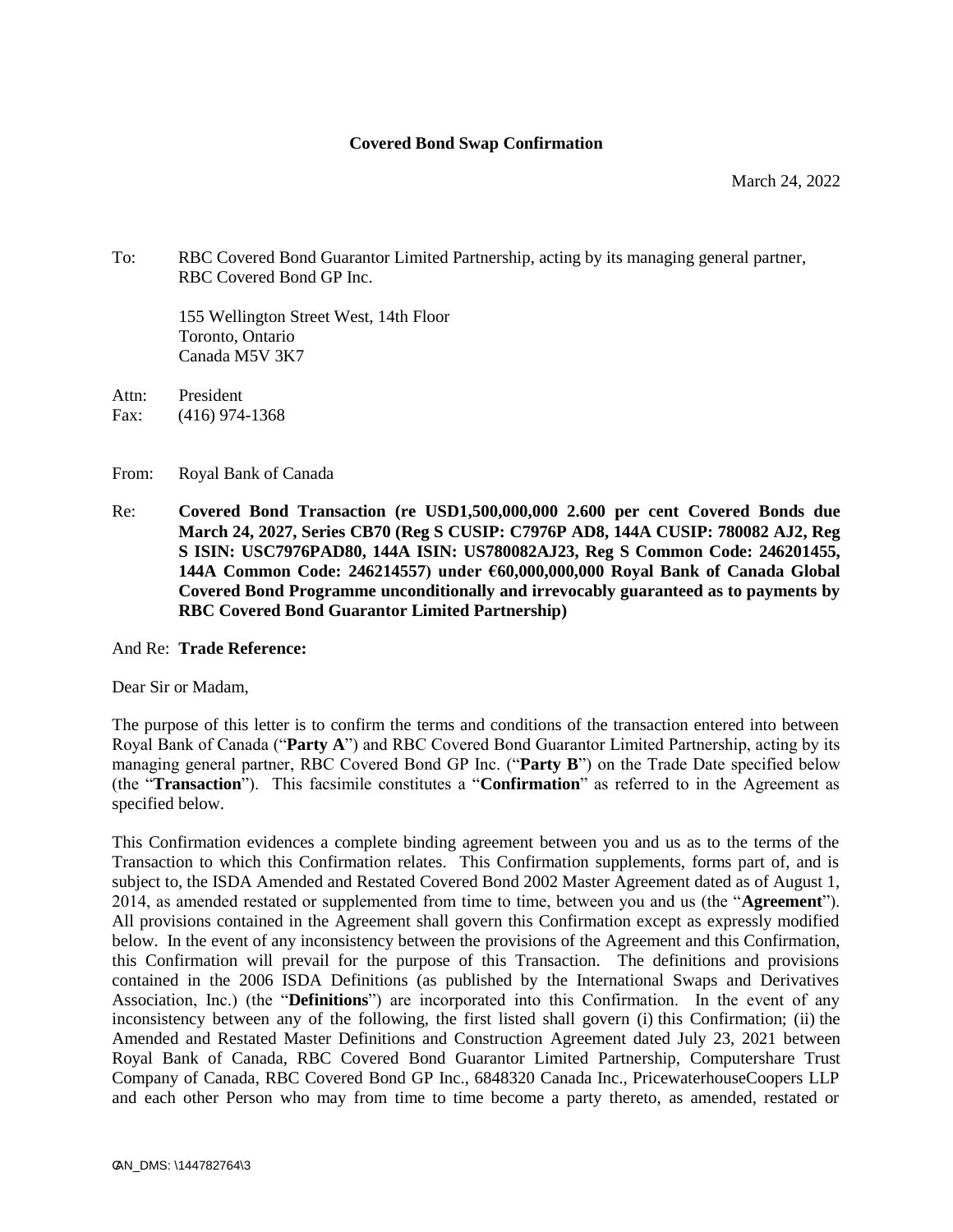supplemented from time to time (the "**Master Definitions and Construction Agreement**"); and (iii) the Definitions. Capitalized terms used but not defined herein shall have the respective meanings given to them in the Master Definitions and Construction Agreement. For the purposes of the Definitions, references herein to a "Transaction" shall be deemed to be references to a "Swap Transaction".

The terms of the particular Transaction to which this Confirmation relates are as follows:

| Trade Date:              | March 17, 2022. |                                                                                                                                                                                                                                                                                                                                                                                                                                                                                                                                                                       |
|--------------------------|-----------------|-----------------------------------------------------------------------------------------------------------------------------------------------------------------------------------------------------------------------------------------------------------------------------------------------------------------------------------------------------------------------------------------------------------------------------------------------------------------------------------------------------------------------------------------------------------------------|
| <b>Effective Date:</b>   | The later of:   |                                                                                                                                                                                                                                                                                                                                                                                                                                                                                                                                                                       |
|                          | (a)             | the Issue Date for Series CB70; and                                                                                                                                                                                                                                                                                                                                                                                                                                                                                                                                   |
|                          | (b)             | the earlier of:                                                                                                                                                                                                                                                                                                                                                                                                                                                                                                                                                       |
|                          |                 | (i) the Covered Bond Guarantee Activation Event<br>Date;                                                                                                                                                                                                                                                                                                                                                                                                                                                                                                              |
|                          |                 | (ii) a Trigger Event Date; and                                                                                                                                                                                                                                                                                                                                                                                                                                                                                                                                        |
|                          |                 | (iii) an <i>impending</i> or <i>actual insolvency</i> on the part of<br>the Issuer that constitutes an Issuer Event of Default<br>pursuant to Condition 7.1(f).                                                                                                                                                                                                                                                                                                                                                                                                       |
| <b>Termination Date:</b> | The earlier of: |                                                                                                                                                                                                                                                                                                                                                                                                                                                                                                                                                                       |
|                          | (a)             | the Final Maturity Date for (or, if earlier, the date of<br>redemption in whole, but not in part, of) Series CB70<br>or, if Party B notifies Party A prior to such Final<br>Maturity Date of its inability to pay in full<br>Guaranteed Amounts corresponding to the Final<br>Redemption Amount for Series CB70, the final date<br>which an<br>amount representing the Final<br>on<br>Redemption Amount for Series CB70 is paid (but in<br>any event, not later than the Extended Due for<br>Payment Date for Series CB70) (the "Scheduled<br>Termination Date"); and |
|                          | (b)             | the date designated therefor by the Bond Trustee and<br>notified to Party A and Party B for purposes of<br>realizing the Security in accordance with the Security<br>Agreement and distributing the proceeds therefrom in<br>accordance with the Post-Enforcement Priority of<br>Payments following the enforcement of the Security                                                                                                                                                                                                                                   |

pursuant to Condition 7.3 as may be modified by the

Final Terms for Series CB70.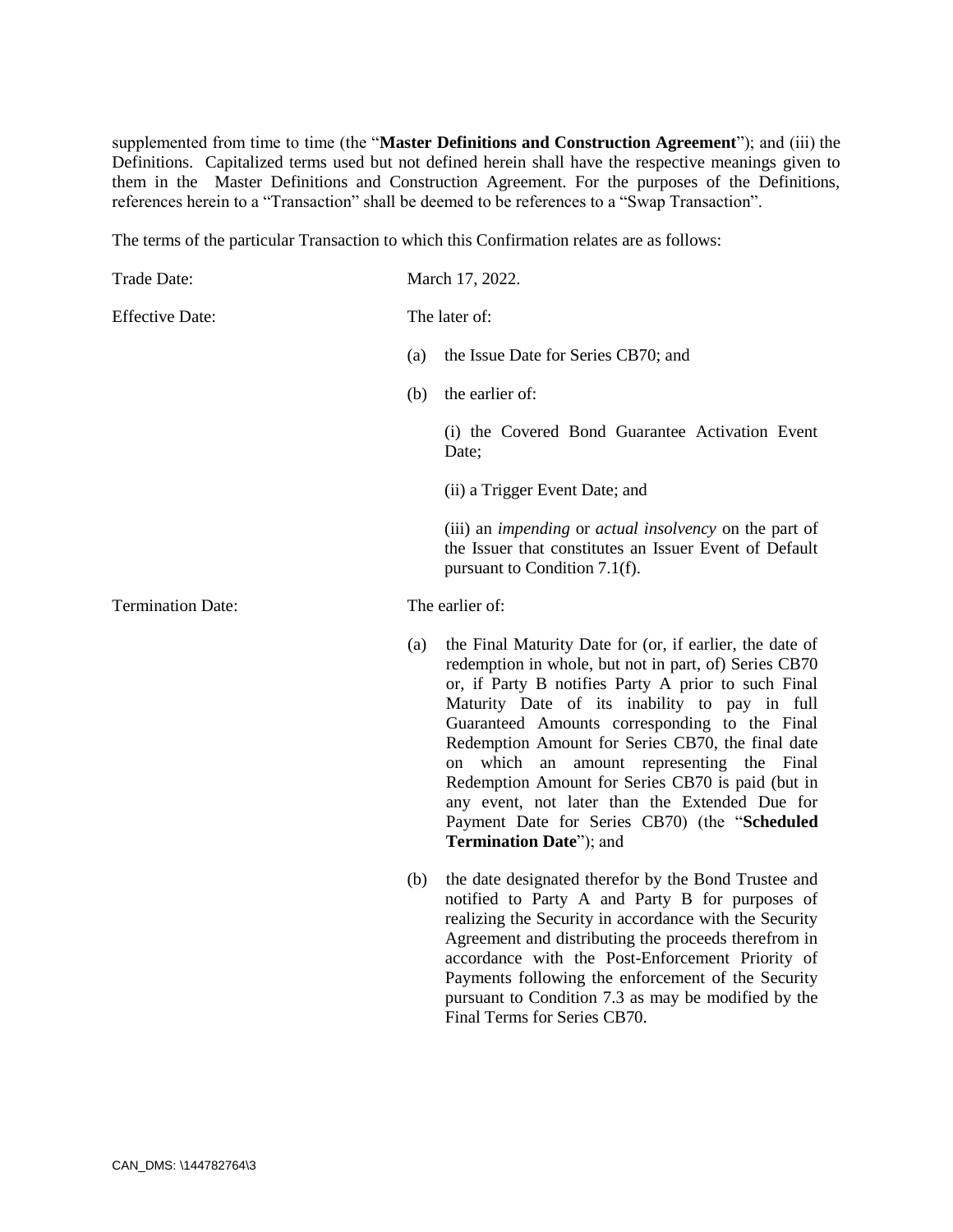| <b>Currency Swap Transaction Exchange</b><br>Rate: | $1.0000$ USD = CAD                                                                                                                                                                                                                                                                                                                                              |  |
|----------------------------------------------------|-----------------------------------------------------------------------------------------------------------------------------------------------------------------------------------------------------------------------------------------------------------------------------------------------------------------------------------------------------------------|--|
| <b>Party B Amounts</b>                             |                                                                                                                                                                                                                                                                                                                                                                 |  |
| <b>Floating Rate Payer:</b>                        | Party B.                                                                                                                                                                                                                                                                                                                                                        |  |
| Party B Notional Amount:                           | For each Guarantor LP Calculation Period, the product of<br>(x) the Party A Currency Amount on the first day of such<br>Guarantor LP Calculation Period and (y) the Currency<br>Swap Transaction Exchange Rate.                                                                                                                                                 |  |
| Party B Payment Amount:                            | On each Guarantor LP Payment Date, Party B will pay to<br>Party A the product of:                                                                                                                                                                                                                                                                               |  |
|                                                    | the Party B Notional Amount for the Guarantor LP<br>(a)<br>Calculation Period ending on such Guarantor LP<br>Payment Date;                                                                                                                                                                                                                                      |  |
|                                                    | the Party B Day Count Fraction; and<br>(b)                                                                                                                                                                                                                                                                                                                      |  |
|                                                    | the Party B Floating Rate.<br>(c)                                                                                                                                                                                                                                                                                                                               |  |
| <b>Guarantor LP Calculation Period:</b>            | Each period from and including a Guarantor LP Payment<br>Date to, but excluding, the next following Guarantor LP<br>Payment Date, provided that (a) the first Guarantor LP<br>Calculation Period begins on, and includes, the Effective<br>Date and (b) the final Guarantor LP Calculation Period<br>shall end on, but exclude, the Scheduled Termination Date. |  |
| Party B Day Count Fraction:                        | Actual/365.                                                                                                                                                                                                                                                                                                                                                     |  |
| Party B Business Day:                              | London, New York and Toronto.                                                                                                                                                                                                                                                                                                                                   |  |
| Party B Business Day Convention:                   | Modified Following.                                                                                                                                                                                                                                                                                                                                             |  |
| Party B Floating Rate:                             | Party B Floating Rate Option plus Party B Spread.                                                                                                                                                                                                                                                                                                               |  |
| Party B Floating Rate Option:                      | CAD-BA-CDOR.                                                                                                                                                                                                                                                                                                                                                    |  |
| Designated Maturity:                               | 1 month.                                                                                                                                                                                                                                                                                                                                                        |  |
| Party B Spread:                                    | per cent per annum.                                                                                                                                                                                                                                                                                                                                             |  |
| <b>Reset Date:</b>                                 | First Business Day of each Guarantor LP Calculation<br>Period.                                                                                                                                                                                                                                                                                                  |  |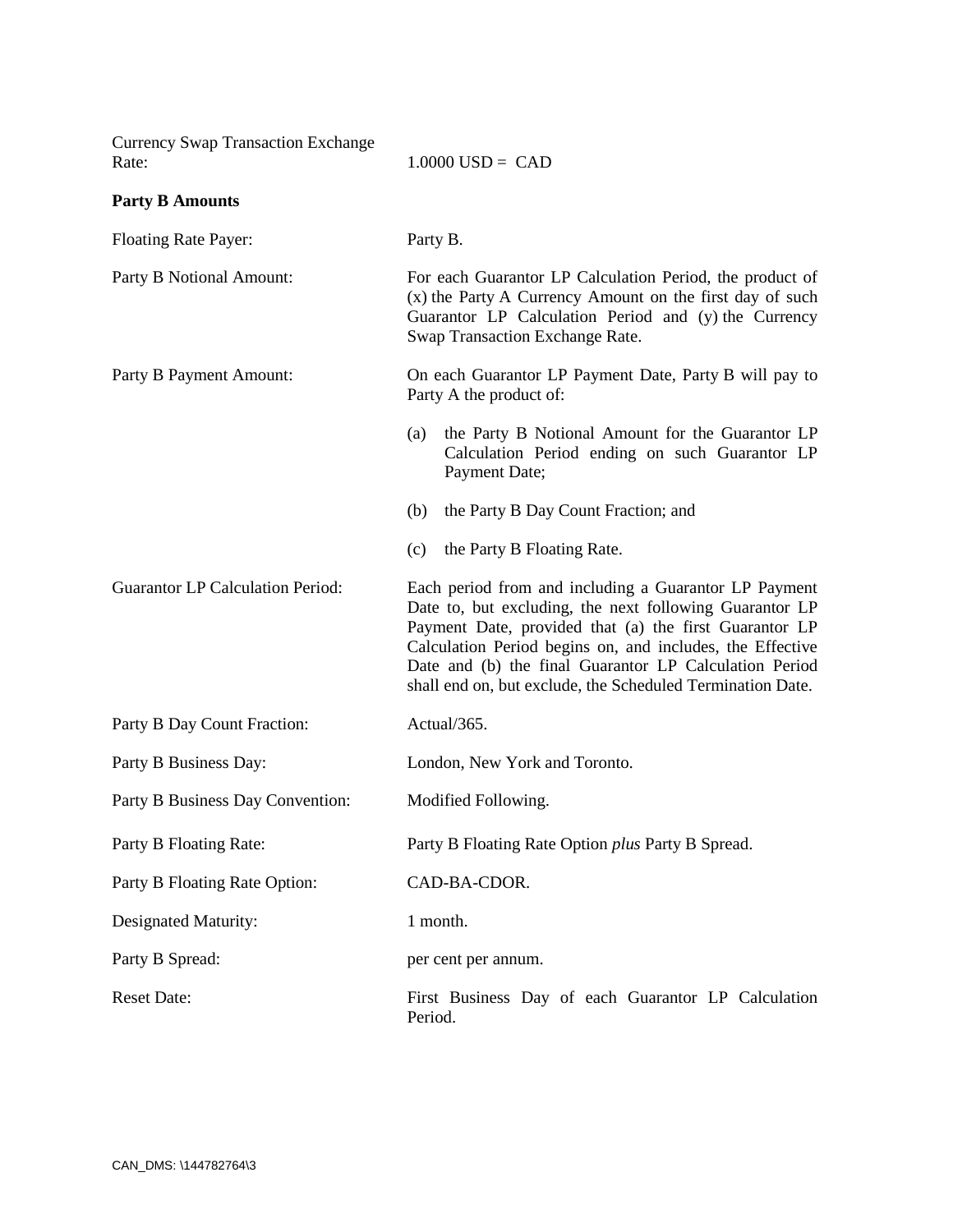# **Party A Amounts**

| Fixed Payer:                           | Party A.                                                                                                                                                                                                                                                                                                                                                                                      |  |
|----------------------------------------|-----------------------------------------------------------------------------------------------------------------------------------------------------------------------------------------------------------------------------------------------------------------------------------------------------------------------------------------------------------------------------------------------|--|
| Party A Currency Amount:               | In respect of each Swap Provider Calculation Period, an<br>amount in USD equal to the Party A Notional Amount<br>minus the aggregate of each Party A Interim Exchange<br>Amount paid on or prior to the first day of such Swap<br>Provider Calculation Period.                                                                                                                                |  |
| Swap Provider Calculation Period:      | Each period from and including a Swap Provider Payment<br>Date to, but excluding, the next following applicable Swap<br>Provider Payment Date, except that (a) the initial Swap<br>Provider Calculation Period will commence on, and<br>include, the Effective Date and (b) the final Swap Provider<br>Calculation Period will end on, but exclude, the Scheduled<br><b>Termination Date.</b> |  |
| Swap Provider Payment Date:            | March 24 and September 24 of each year commencing<br>September 24, 2022, each day that a portion of the Final<br>Redemption Amount for Series CB70 is payable, and the<br>24 <sup>th</sup> day of each month after the Final Maturity Date for<br>Series CB70, up to and including the Scheduled<br><b>Termination Date.</b>                                                                  |  |
| Party A Notional Amount:               | USD1,500,000,000                                                                                                                                                                                                                                                                                                                                                                              |  |
| Party A Payment Amount:                | On each Swap Provider Payment Date Party A will pay to<br>Party B the product of:                                                                                                                                                                                                                                                                                                             |  |
|                                        | the Party A Currency Amount for the Swap Provider<br>(a)<br>Calculation Period ending on, but excluding, such<br>Swap Provider Payment Date;                                                                                                                                                                                                                                                  |  |
|                                        | the Party A Fixed Rate Day Count Fraction; and<br>(b)                                                                                                                                                                                                                                                                                                                                         |  |
|                                        | the Party A Fixed Rate.<br>(c)                                                                                                                                                                                                                                                                                                                                                                |  |
| Party A Fixed Rate Day Count Fraction: | 30/360.                                                                                                                                                                                                                                                                                                                                                                                       |  |
| Party A Fixed Rate:                    | % per annum.                                                                                                                                                                                                                                                                                                                                                                                  |  |
| Party A Business Day:                  | Toronto and New York.                                                                                                                                                                                                                                                                                                                                                                         |  |
| Party A Business Day Convention:       | On or prior to the Final Maturity Date, Following, provided<br>that no adjustment will be made to the end date in respect<br>of a Swap Provider Calculation Period even if such end<br>date occurs on a day that is not a Business Day, and after<br>the Final Maturity Date, Modified Following.                                                                                             |  |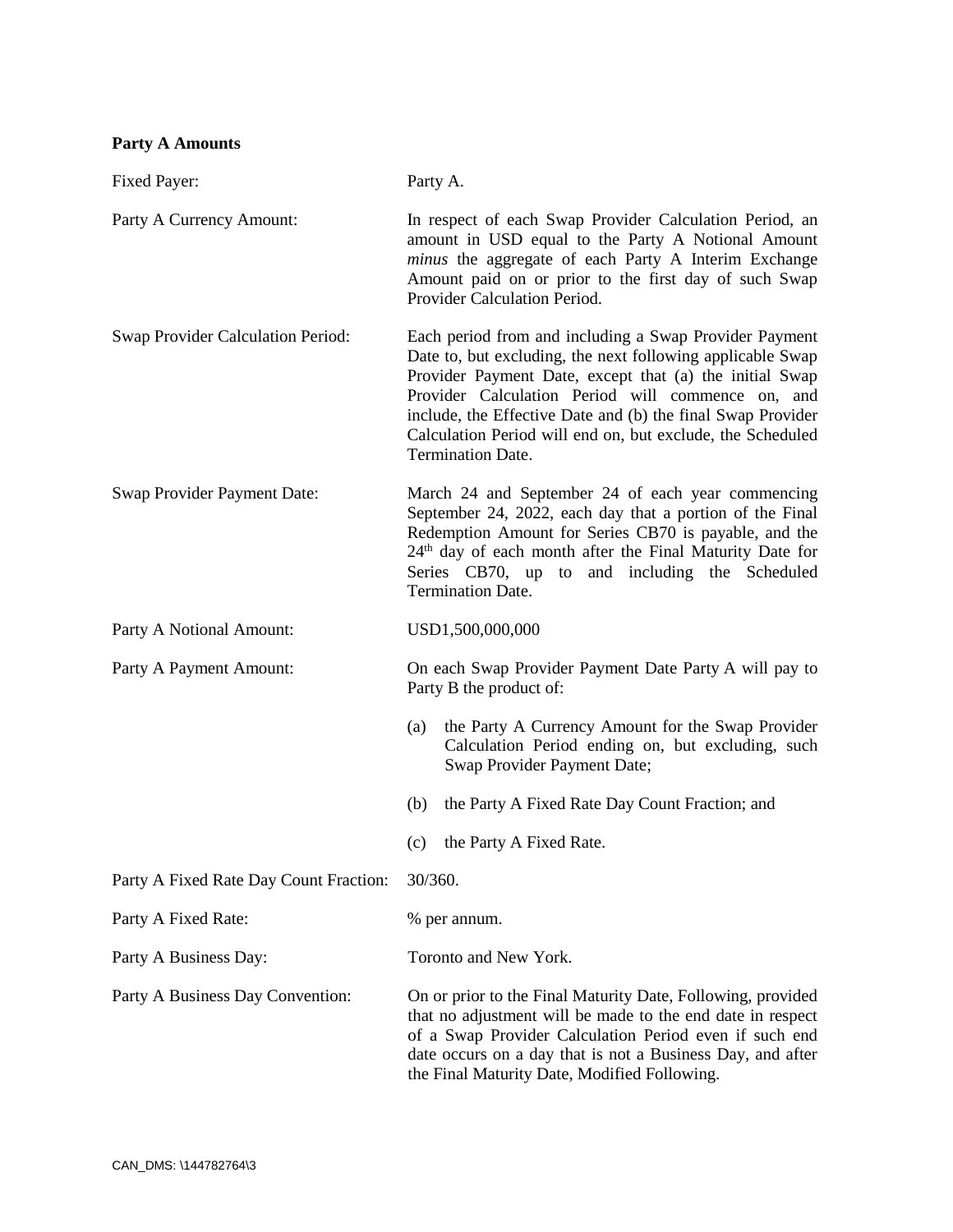# **Interim Exchanges**

| Interim Exchange Date:           | If Party B notifies Party A that the payment of any or all of<br>the Final Redemption Amount for Series CB70 shall be<br>deferred until the Extended Due for Payment Date pursuant<br>to Condition 6.1 as may be modified by the Final Terms for<br>Series CB70, then each Interest Payment Date for Series<br>CB70 falling after the Final Maturity Date up to (and<br>including) the relevant Extended Due for Payment Date for<br>which Party B has provided at least three Business Days'<br>prior notice of the related Party B Interim Exchange<br>Amount. |
|----------------------------------|------------------------------------------------------------------------------------------------------------------------------------------------------------------------------------------------------------------------------------------------------------------------------------------------------------------------------------------------------------------------------------------------------------------------------------------------------------------------------------------------------------------------------------------------------------------|
| Party A Interim Exchange Amount: | With respect to an Interim Exchange Date, the amount in<br>USD notified by Party B to Party A as being the portion of<br>the Final Redemption Amount for Series CB70 that Party B<br>shall pay pursuant to Condition 6.1 as may be modified by<br>the Final Terms for Series CB70.                                                                                                                                                                                                                                                                               |
| Party B Interim Exchange Amount: | With respect to an Interim Exchange Date, the Party A<br>Interim Exchange Amount for such Interim Exchange Date<br>converted into Canadian Dollars at the Currency Swap<br>Transaction Exchange Rate.                                                                                                                                                                                                                                                                                                                                                            |
| <b>Final Exchanges</b>           |                                                                                                                                                                                                                                                                                                                                                                                                                                                                                                                                                                  |
| Final Exchange Date:             | If Party B is required to pay a Final Redemption Amount<br>for Series CB70 on any day pursuant to Condition 7.2 as<br>may be modified by the Final Terms of Series CB70 and<br>provides at least three Business Days' prior notice thereof<br>to Party A, then the day so specified in such notice.                                                                                                                                                                                                                                                              |
| Party A Final Exchange Amount:   | The amount in USD notified by Party B to Party A as being<br>the Final Redemption Amount for Series CB70 plus<br>accrued but unpaid interest and any other amount due<br>under Series CB70 (other than additional amounts payable<br>under Condition 8 as may be modified by the Final Terms<br>for Series CB70) that Party B shall pay pursuant to<br>Condition 7.2 as may be modified by the Final Terms for<br>Series CB70.                                                                                                                                   |
| Party B Final Exchange Amount:   | The Party A Final Exchange Amount converted into<br>Canadian Dollars at the Currency Swap Transaction<br>Exchange Rate.                                                                                                                                                                                                                                                                                                                                                                                                                                          |
| <b>Other Provisions</b>          |                                                                                                                                                                                                                                                                                                                                                                                                                                                                                                                                                                  |
| <b>Calculation Agent:</b>        | Party A.                                                                                                                                                                                                                                                                                                                                                                                                                                                                                                                                                         |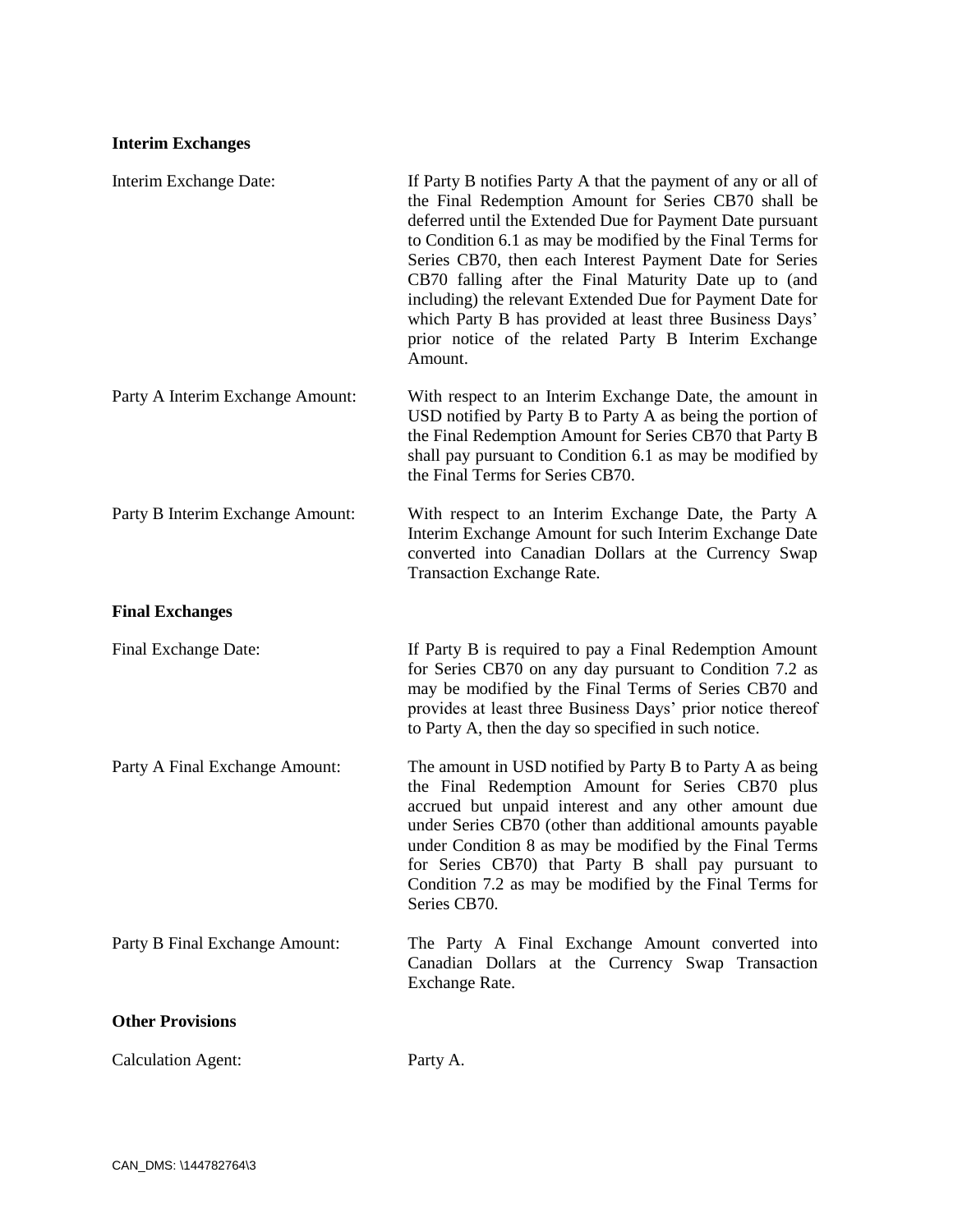## **Account Details**

# Account for payments to Party A in CAD:

Bank: SWIFT: Beneficiary account: Beneficiary account number: Beneficiary SWIFT ID:

or such other account as Party A may direct from time to time.

#### Account for payments to Party B in USD:

Such account as Party B may direct from time to time.

## **Contact Details for notices**

| Party A | Royal Bank of Canada<br>155 Wellington Street West, 14 <sup>th</sup> Floor<br>Toronto, Ontario<br>Canada M5V 3K7                                                           |                                                                  |  |
|---------|----------------------------------------------------------------------------------------------------------------------------------------------------------------------------|------------------------------------------------------------------|--|
|         | Attention:                                                                                                                                                                 | Managing Director, Capital & Term<br>Funding, Corporate Treasury |  |
|         |                                                                                                                                                                            | Facsimile No.: (416) 974-1368.                                   |  |
| Party B | RBC Covered Bond Guarantor Limited Partnership<br>c/o RBC Covered Bond GP Inc.<br>155 Wellington Street West, 14 <sup>th</sup> Floor<br>Toronto, Ontario<br>Canada M5V 3K7 |                                                                  |  |
|         | Attention:                                                                                                                                                                 | President                                                        |  |
|         |                                                                                                                                                                            | Facsimile No: (416) 974-1368.                                    |  |

[Remainder of page intentionally left blank]